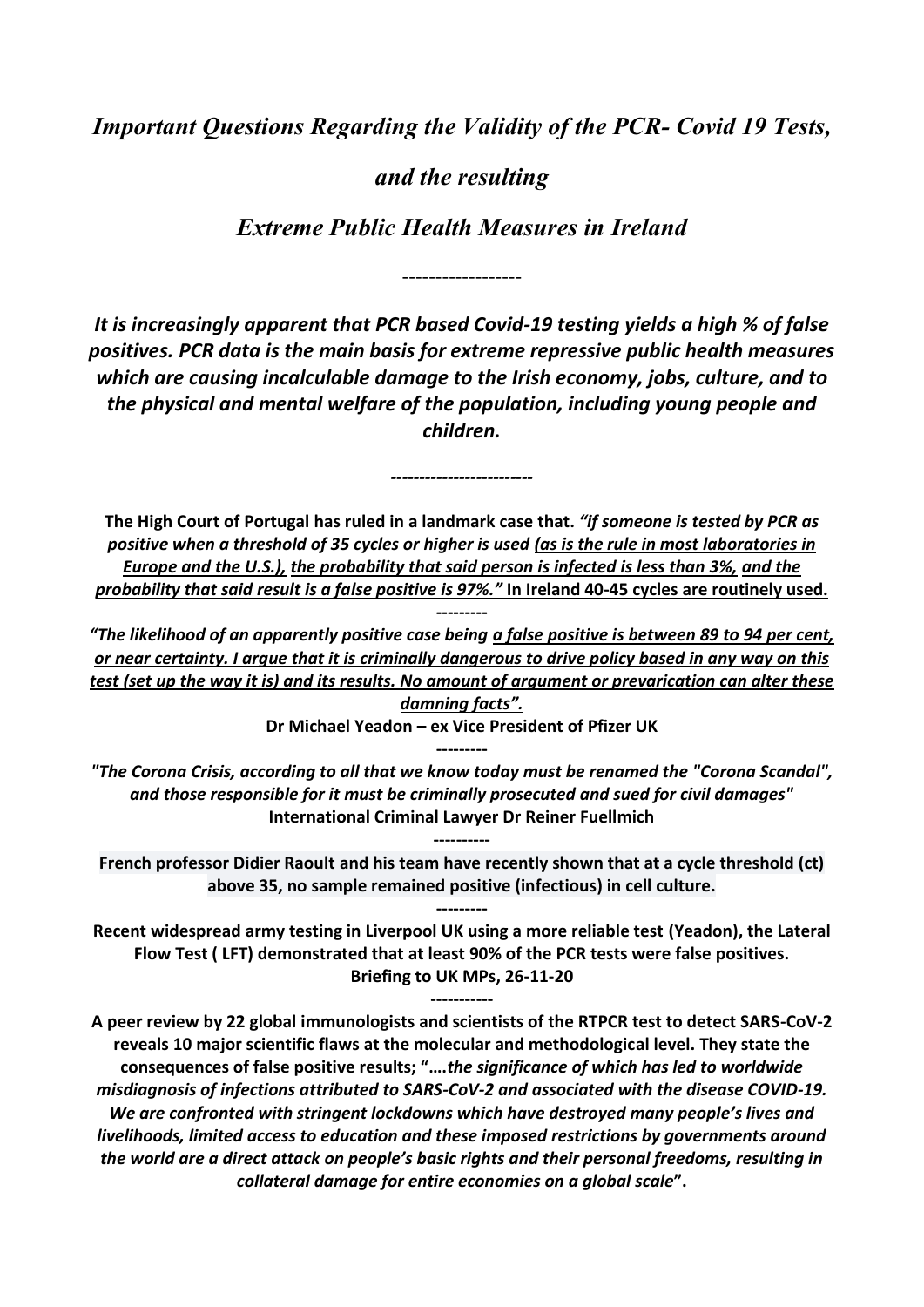# To Whom It May Concern

-----------------------------------------------

# *You may be aware that there is a high-level international criminal fraud investigation and class action concerning the "Corona Crisis", which the lawyers concerned define as a "Crime against Humanity"*

The action is being led by international criminal fraud lawyer Dr Reiner Fuellmich (VW emissions scandal, Deutsche Bank) who heads a team of lawyers, immunologists, and medical experts. The legal case concerns activities by the head of the WHO, and certain individuals in Germany; and is designed to provide information to enable similar cases in many other countries.

If you are not aware of this development, please view this deposition by Dr Reiner Fuellmich. It is devastating in its scope, and its implications have major ramifications regarding the appalling consequences of the repressive measures being implemented against the people and the economy of Ireland.

# **<https://www.youtube.com/watch?v=hfhCEwbRRsI>**

(A text copy of this deposition is attached in case of difficulty accessing this link)

Dr Fuellmich states:

# *"The Corona Crisis, according to all that we know today must be renamed the "Corona Scandal", and those responsible for it must be criminally prosecuted and sued for civil damages"*

This interview with Dr Fuellmich should also be watched. **[https://www.youtube.com/watch?v=XQYzb5\\_kax8](https://www.youtube.com/watch?v=XQYzb5_kax8)**

# *In particular, the international fraud case focuses on the "PCR" test and its blatant misuse. As Dr Fuellmich states in this video "the PCR tests are a major fake"*

*[https://www.youtube.com/watch?v=J2v4R5M5uwU&feature=emb\\_title](https://www.youtube.com/watch?v=J2v4R5M5uwU&feature=emb_title)*

This is a case that will reverberate through European countries and beyond. Class actions and legal challenges are currently being prepared in several countries.

# *The High Court of Portugal has recently ruled decisively against the local regional health authority on behalf of persons that were tested positive by the PCR.* The court wrote that:

*"… if someone is tested by PCR as positive when a threshold of 35 cycles or higher is used (as is the rule in most laboratories in Europe and the U.S.), the probability that said person is infected is less than 3%, and the probability that said result is a false positive is 97%."* **Portuguese high court ruling** <http://www.dgsi.pt/jtrl.nsf/33182fc732316039802565fa00497eec/79d6ba338dcbe5e28025861f003e7b30>

# Vital information

1: The Covid 19 Virus has never been isolated. "Since no quantified virus isolates of the 2019-nCoV are currently available……" CDC-006-00019, Revision: 05 CDC/DDID/NCIRD/ Division of Viral Diseases Effective: 07/13/20 [CDC 2019-nCoV Real-Time RT-PCR Diagnostic Panel -](https://www.fda.gov/media/134922/download) Instructions for Use [\(fda.gov\)](https://www.fda.gov/media/134922/download)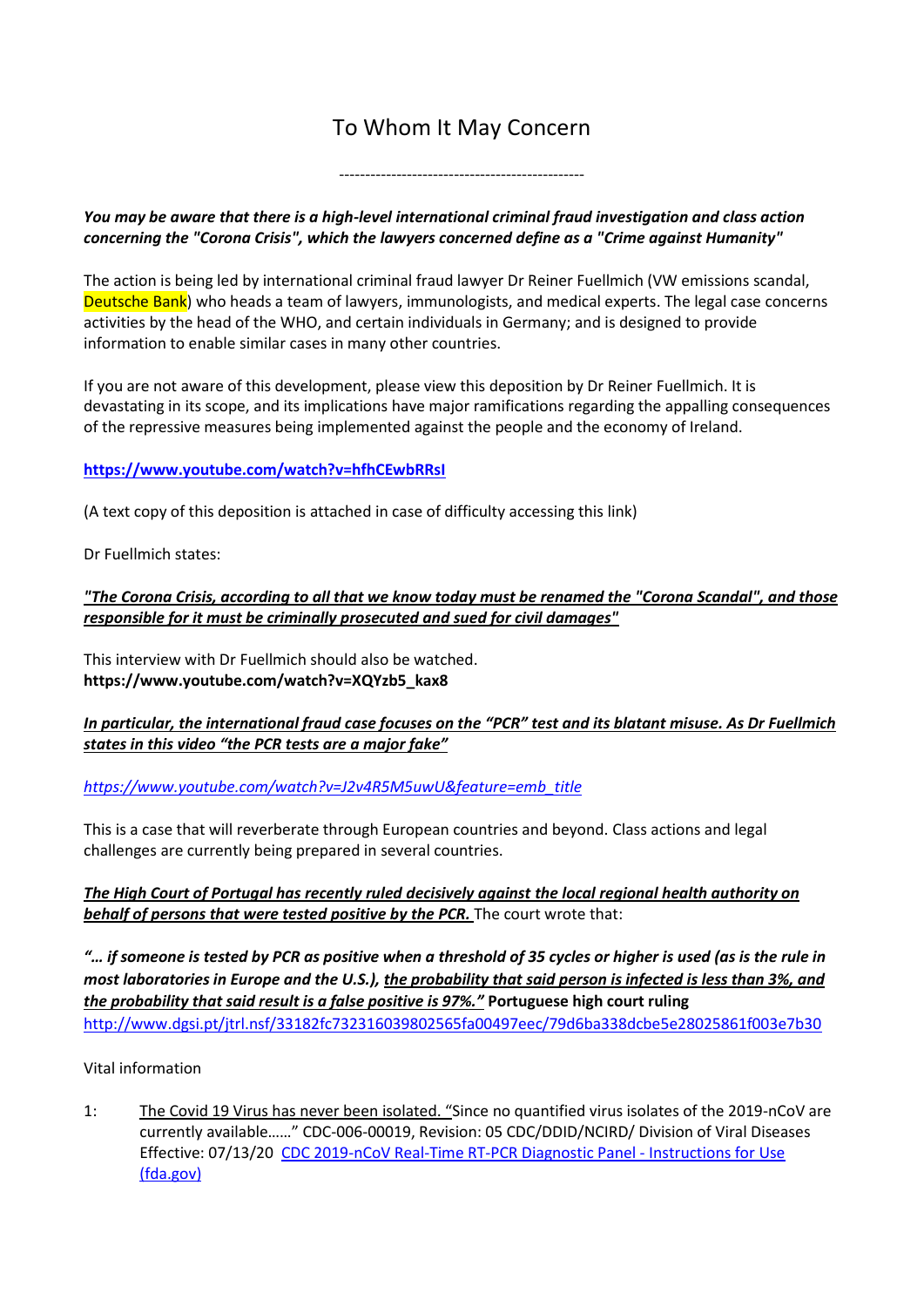- 2: "If someone tests positive, it does not mean that they are infected with anything, let alone with a contagious SARS-CoV-2 virus." U.S. Centers for Disease Control and Prevention (CDC) stated, "Detection of viral RNA may not indicate the presence of infectious virus or that 2019-nCoV is the causative agent for clinical symptoms." *<https://www.fda.gov/media/134922/download>*
- 3: Dr Michael Yeadon the ex VP of Pfizer UK writes, in a piece called "*[Lies, Damned Lies and Health](https://lockdownsceptics.org/lies-damned-lies-and-health-statistics-the-deadly-danger-of-false-positives/)  [Statistics: The Deadly Danger of False Positives](https://lockdownsceptics.org/lies-damned-lies-and-health-statistics-the-deadly-danger-of-false-positives/)*", dated September 20, 2020, "*The likelihood of an apparently positive case being a false positive is between 89 to 94 per cent, or near certainty*."

[Lies, Damned Lies and Health Statistics](https://www.globalresearch.ca/lies-damned-lies-health-statistics-deadly-danger-false-positives/5724417) – The Deadly Danger of False Positives - Global ResearchGlobal Research - [Centre for Research on Globalization](https://www.globalresearch.ca/lies-damned-lies-health-statistics-deadly-danger-false-positives/5724417)

- Dr. Yeadon, in agreement with the professors of immunology Kamera from Germany, Kappel from the Netherlands, and Cahill from Ireland, as well as the microbiologist Dr. Arve from Austria, all of whom testified before the German Corona Committee. See also *<https://lockdownsceptics.org/the-pcr-false-positive-pseudo-epidemic/>*
- 4: In July 16, 2020, podcast, *"This Week in Virology"*: Tony Fauci of the CDC makes a point of saying the PCR COVID test is useless and misleading when the test is run at 35 cycles or higher. A positive result, indicating infection, cannot be accepted or believed" *[TWiV 641: COVID-19 with Dr. Anthony](https://www.youtube.com/watch?v=a_Vy6fgaBPE&feature=youtu.be)  Fauci - [YouTube](https://www.youtube.com/watch?v=a_Vy6fgaBPE&feature=youtu.be)*
- 5: In Massachusetts, from 85 to 90 percent of people who tested positive in July with a cycle threshold of 40 would have been deemed negative if the threshold were 30 cycles. *[Your Coronavirus Test Is](https://www.nytimes.com/2020/08/29/health/coronavirus-testing.html)  Positive. Maybe It Shouldn't Be. - [The New York Times \(nytimes.com\)](https://www.nytimes.com/2020/08/29/health/coronavirus-testing.html)*
- 6: The research group of French professor Didier Raoult has recently shown that at a cycle threshold (ct) of 25, about 70% of samples remained positive in cell culture (i.e. were infectious); at a ct of 30, 20% of samples remained positive; at a ct of 35, 3% of samples remained positive; and at a ct above 35, no sample remained positive (infectious) in cell culture. [https://swprs.org/the-trouble-with-pcr](https://swprs.org/the-trouble-with-pcr-tests/)[tests/](https://swprs.org/the-trouble-with-pcr-tests/)
- 7: *Any test with a cycle threshold (CT) above 35 is too sensitive, says Juliet Morrison, PhD, a virologist at the University of California, Riverside. "I'm shocked that people would think that 40 [cycles] could represent a positive." A more reasonable cutoff would be 30 to 35, she added. Dr. Mina said he would set the figure at 30, or even less. National Vaccine Centre USA [https://thevaccinereaction.org/2020/09/coronavirus-cases-plummet-when-pcr-tests-are-a](https://thevaccinereaction.org/2020/09/coronavirus-cases-plummet-when-pcr-tests-are-)djusted/*
- 8: A peer review by 22 global immunologists and scientists of the RT-PCR test to detect SARS-CoV-2 reveals 10 major scientific flaws at the molecular and methodological level. They state the consequences of false positive results; "….*the significance of which has led to worldwide misdiagnosis of infections attributed to SARS-CoV-2 and associated with the disease COVID-19. We are confronted with stringent lockdowns which have destroyed many people's lives and livelihoods, limited access to education and these imposed restrictions by governments around the world are a direct attack on people's basic rights and their personal freedoms, resulting in collateral damage for entire economies on a global scale*". *<https://cormandrostenreview.com/report/>*

*In Ireland, thresholds of 40-45 cycles are routinely used (FOI letter from HSE). According to the ruling of the Portuguese High Court, Dr Michael Yeadon and the testimony of many hundreds of experts worldwide, this would result in the majority of people tested (including many deaths from other causes) to be registered as (false) positives.*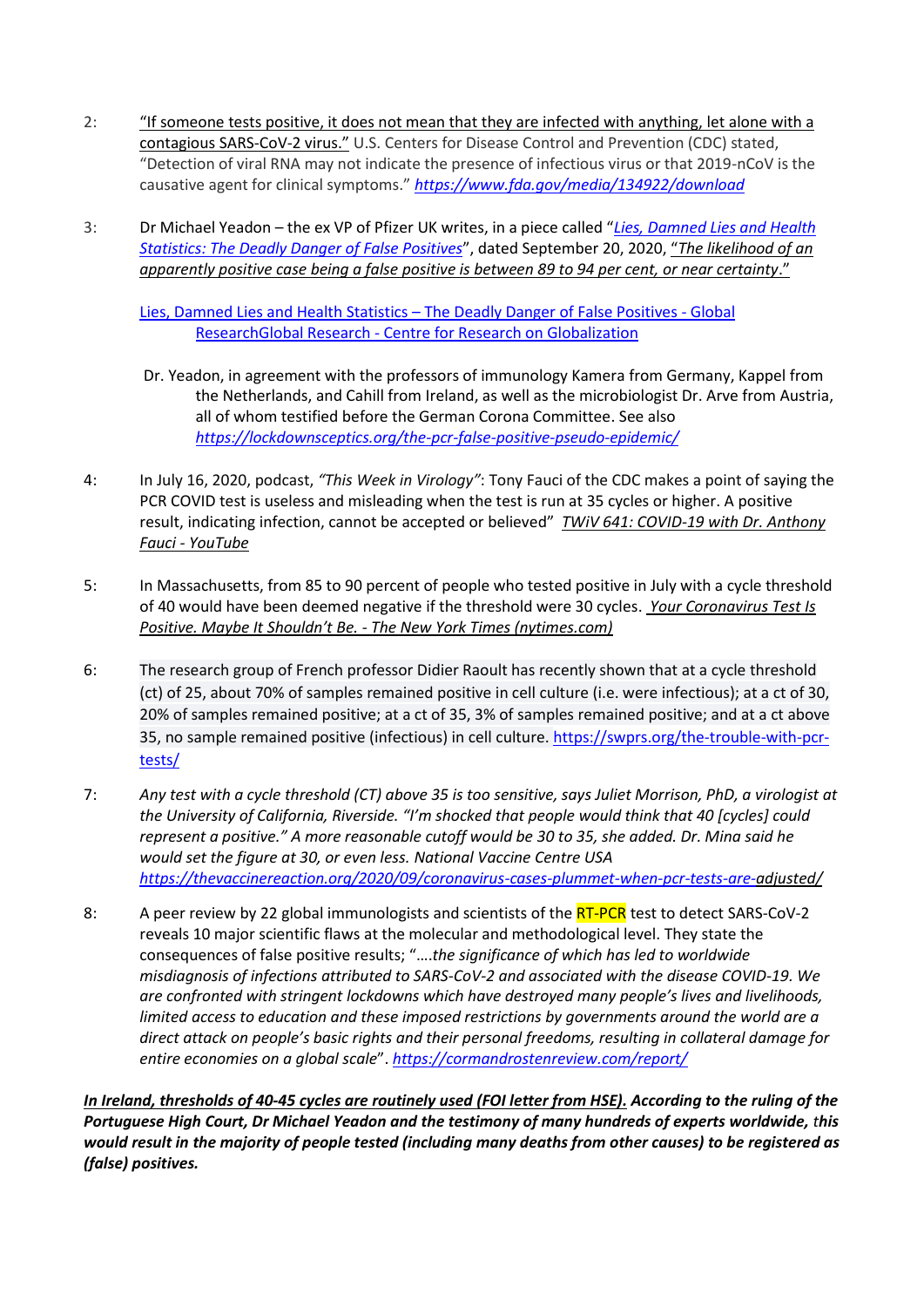If this is the case, flawed PCR testing policy in Ireland and the resulting data thus appear to have been used to justify mass fear, lockdowns and other actions; resulting in the drastic loss of civil liberties and irreparable damage to virtually every aspect of people's lives; to the economy, business and jobs; the education system; sports, culture and entertainment; and to the mental and physical welfare of the Irish people.

# *Despite all the evidence, why has Ireland continued to pursue this flawed testing policy? Who is responsible for it?*

Whole business sectors such as hospitality and travel have been decimated. Many jobs will never come back: people have lost their homes and businesses, and the debts that have been incurred by all concerned including the Irish State will be borne for decades to come.

There is evidence that large numbers of people are suffering "collateral damage" with lives lost from unattended healthcare and other reasons due to lockdowns and fear. In Germany, the Extra Parliamentary Committee estimates that 100,000 lives have been lost unnecessarily due to lockdowns and fear (suicides, cancelled operations, unattended illnesses. *www.acu2020.org*). In the UK the following collateral damage is estimated *<http://www.civitas.org.uk/content/files/The-cost-of-the-cure-30-November.pdf>*

[https://assets.publishing.service.gov.uk/government/uploads/system/uploads/attachment\\_data/file/90761](https://assets.publishing.service.gov.uk/government/uploads/system/uploads/attachment_data/file/907616/s0650-direct-indirect-impacts-covid-19-excess-deaths-morbidity-sage-48.pdf) [6/s0650-direct-indirect-impacts-covid-19-excess-deaths-morbidity-sage-48.pdf](https://assets.publishing.service.gov.uk/government/uploads/system/uploads/attachment_data/file/907616/s0650-direct-indirect-impacts-covid-19-excess-deaths-morbidity-sage-48.pdf)

- $\geq 20,000$  loss of lives could be lost from delayed treatment for cancer and other diseases;
- $\triangleright$  16,900 additional domestic violence cases were recorded between March and June 2020;
- ➢ Significant increases in depression (64% recording common depressive symptoms), anxiety (69% report increases) and loneliness (reports of loneliness parents of under-fives up by 1.4 million);
- $\triangleright$  Significant increases in substance abuse including high-risk drinking among adults up by 3.7 million, 20% increase in opiate addictions, 39% increase in number of relapses among addicts;
- ➢ A 25% to 30% reduction in learning among primary and secondary pupils, respectively.

*One of the most affected groups is that of young people and students who are suffering from the deleterious physical and psychological effects from government measures including lockdowns, restricted social movements, restricted exercise, overuse of face masks [\(https://reportshealthcare.com/23145/side-effects-of](https://reportshealthcare.com/23145/side-effects-of-wearing-face-masks/)[wearing-face-masks/,](https://reportshealthcare.com/23145/side-effects-of-wearing-face-masks/) https://thewallwillfall.org/2020/10/05/covid-19-masks-are-a-crime-against-humanityand-child-abuse/), curtailed quality of education and other negative issues such as guilt etc; many of them potentially traumatised for life* 

The measures passed hurriedly through the Dail *at the behest and instruction of a small number of unelected health advisors* are according to one Irish Barrister *"the most serious breach of Irish people's constitutional rights in the history of the state".*

#### As Dr Yeadon says <https://www.europereloaded.com/the-pcr-false-positive-pseudo-epidemic/>

*"I maintain that lack of knowledge of the OFPR alone renders this PCR test in this configuration completely incapable of providing trustworthy results. If this was a diagnostic test in use in the NHS today, no physician would submit a patient sample to it, because it would be impossible to interpret a positive result. Of course, it is a diagnostic test in use today. In summary, I argue that <i>it is criminally dangerous to drive policy based in any way on this test (set up the way it is) and its results. No amount of argument or prevarication can alter these damning facts".*

#### **Public and professional awareness growing fast**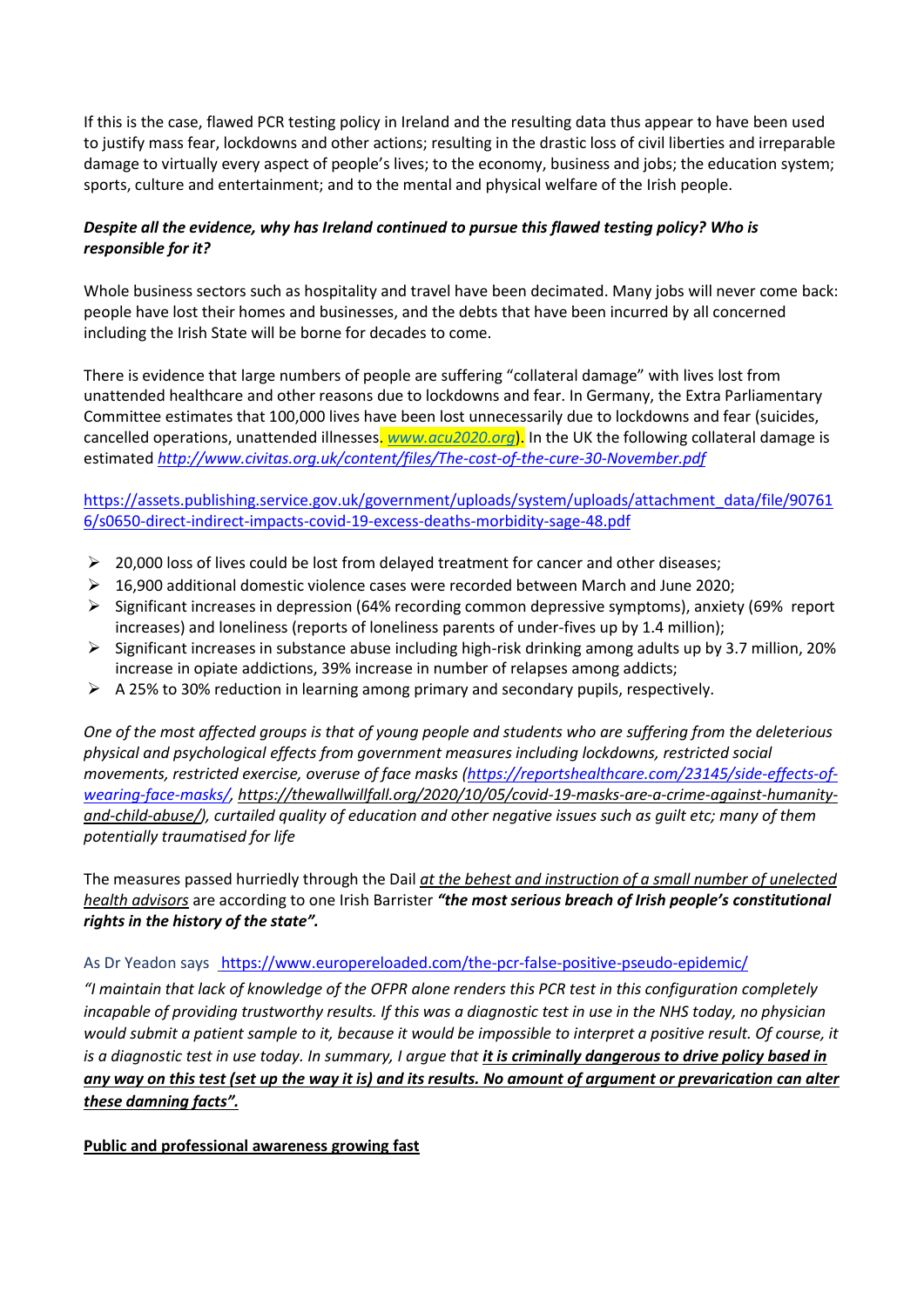At last, the public, doctors and many medical experts are beginning to ask questions. The truth will come out.

The number of legal cases and technical challenges to the PCR and Government policy is increasing rapidly all over Europe. Many medical research institutes and even the WHO has stated clearly that the mortality rate from Covid-19 is no greater than that of a bad flu season (globally every year 650,000 people die from the flu).

*Recent Army testing in Liverpool UK using a more reliable test – the "Lateral Flow Test ( LFT) demonstrated that at least 90% of the PCR tests were false positives. (Briefing to UK MPs, 26-11-20)*  <https://lockdownsceptics.org/pcr-based-covid-testing-has-failed-us/>

**We urgently need to examine the motives and associations of the people and companies who knowingly or without due diligence are responsible for promoting this crisis.** 

#### **The H1N1 2010 Swine Flu Fraud**

In 2010, Ireland was obliged to purchase *several million vaccine doses for the so-called H1N1 swine flu*, in which less than a few thousand people at most worldwide are "thought" to have died.

Due to concern about a possible emerging public health scare; it appears that the WHO persuaded Ireland and many other countries to agree to purchase vaccines if a pandemic was declared. Despite absolutely no evidence, the WHO declared a pandemic and the agreed vaccine purchases followed. There is a huge number of published information on this scandal *[https://greatgameindia.com/who-vaccine-industry/,](https://greatgameindia.com/who-vaccine-industry/) [https://www.globalresearch.ca/who-scandal-exposed-advisors-received-kickbacks-from-h1n1-vaccine](https://www.globalresearch.ca/who-scandal-exposed-advisors-received-kickbacks-from-h1n1-vaccine-manufacturers/19587)[manufacturers/19587](https://www.globalresearch.ca/who-scandal-exposed-advisors-received-kickbacks-from-h1n1-vaccine-manufacturers/19587)*

[April 2009, The H1N1 Pandemic: Political Lies and Media Disinformation regarding the Swine Flu Outbreak -](https://www.globalresearch.ca/political-lies-and-media-disinformation-regarding-the-swine-flu-pandemic/13433) Global ResearchGlobal Research - [Centre for Research on Globalization](https://www.globalresearch.ca/political-lies-and-media-disinformation-regarding-the-swine-flu-pandemic/13433) 

*This was a clear-cut case of rigged market fraud at the international level producing billions of dollars of profits for pharmaceutical companies and concomitant losses for taxpayers. Yet no-one was held to account. Was this a trial run and blueprint for the current crisis?* 

#### **There is a clear and obvious agenda**

H1N1 was a successful trial run which defrauded many countries of billions of euros. It is becoming increasingly apparent to many that this new "pandemic" is a repeat and all-encompassing attempt by multinational pharmaceutical companies, associated players, and accomplices to create a rigged market worth potentially trillions of dollars; to create fear and social chaos that enables the passing of ever more draconian laws and "health measures" for yet more profit and control.

# *Unless people educate themselves; this is just the beginning of increasingly repressive measures including the passing of legislation regarding the mass administration of new untested, and terrifying vaccines.*

*It is vital that hasty, potentially disastrous health measures which are being planned in Ireland must be put on hold and subject to the most rigid open scientific and public scrutiny*. As Dr Yeadon says, the likely real low infection and mortality rate of this virus DOES NOT justify mass vaccination. The impact of unanticipated consequences and side-effects from new untested (and unnecessary) vaccines for many years after their application is potentially devastating; especially regarding children (see. *[http://ipaknowledge.org/ipak-vaxxed-v-unvaxxed-study.php,](http://ipaknowledge.org/ipak-vaxxed-v-unvaxxed-study.php)* and 89 peer reviewed studies on harmful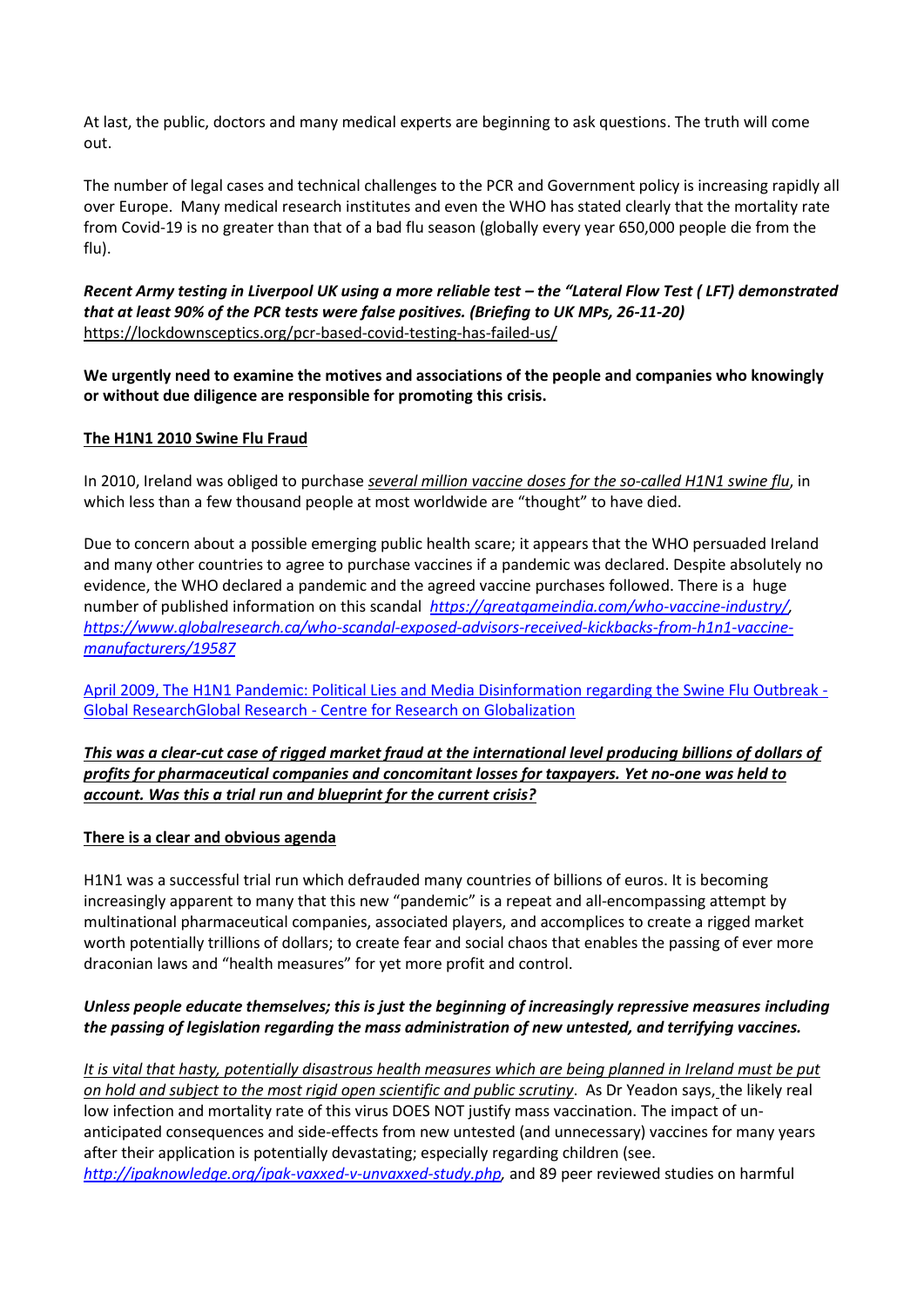effects on children. *<https://childrenshealthdefense.org/research-database/>*). Note that in the USA and some other countries, multinational vaccine makers are "immune" to prosecution.

## **What can we do?**

We live in precarious times of rapid change and economic collapse which is grossly exacerbated by the concerted actions of unscrupulous players using the virus for their own ends.

Ireland and the UK amongst other countries are being led to the verge of bankruptcy – as are so many businesses and people. SMEs are collapsing everywhere. Free money issued by the state courtesy of the (privately owned) Central Banks is a temporary palliative that has a VERY BIG PRICE for all of us.

It is vital that each one of us question everything.

*Hundreds of thousands of people in this country are in the process of having their lives ruined. Do you not owe it to your family, your friends, your children, your employees, your shareholders, and many others to look behind the curtain and search for truth as far as possible? There are many honest journalists and sources of information that are not tied to the increasingly obvious ulterior motives of big business.* 

TDs and other people in positions of authority have an absolute responsibility to educate themselves before voting on measures that they know little about, especially issues that have potentially huge negative consequences on their electorates and on the country. We should pressure those in positions of power to be accountable. There appear to be very disturbing conflicts of interest at high levels.

The effects of *your* actions will be felt by many people for many years. It is a difficult road ahead.

#### **Summary**

The use of more than 30 cycles of the PCR test appears to be creating distorted data regarding "cases" illness and fatalities; yet it has been admitted by Health Authorities that cycles of 40-45 are routinely being used in Ireland. The consequential misleading number of positive cases appears to being used to terrify the population of Ireland and pressure its legislative bodies to pass repressive legislation which is having a devastating impact on all areas of public life including, the economy and business, culture, education, sports and recreation, normal social interaction and the welfare of young people. As legal cases form, and information spreads, it is apparent that the same process is happening in many other countries.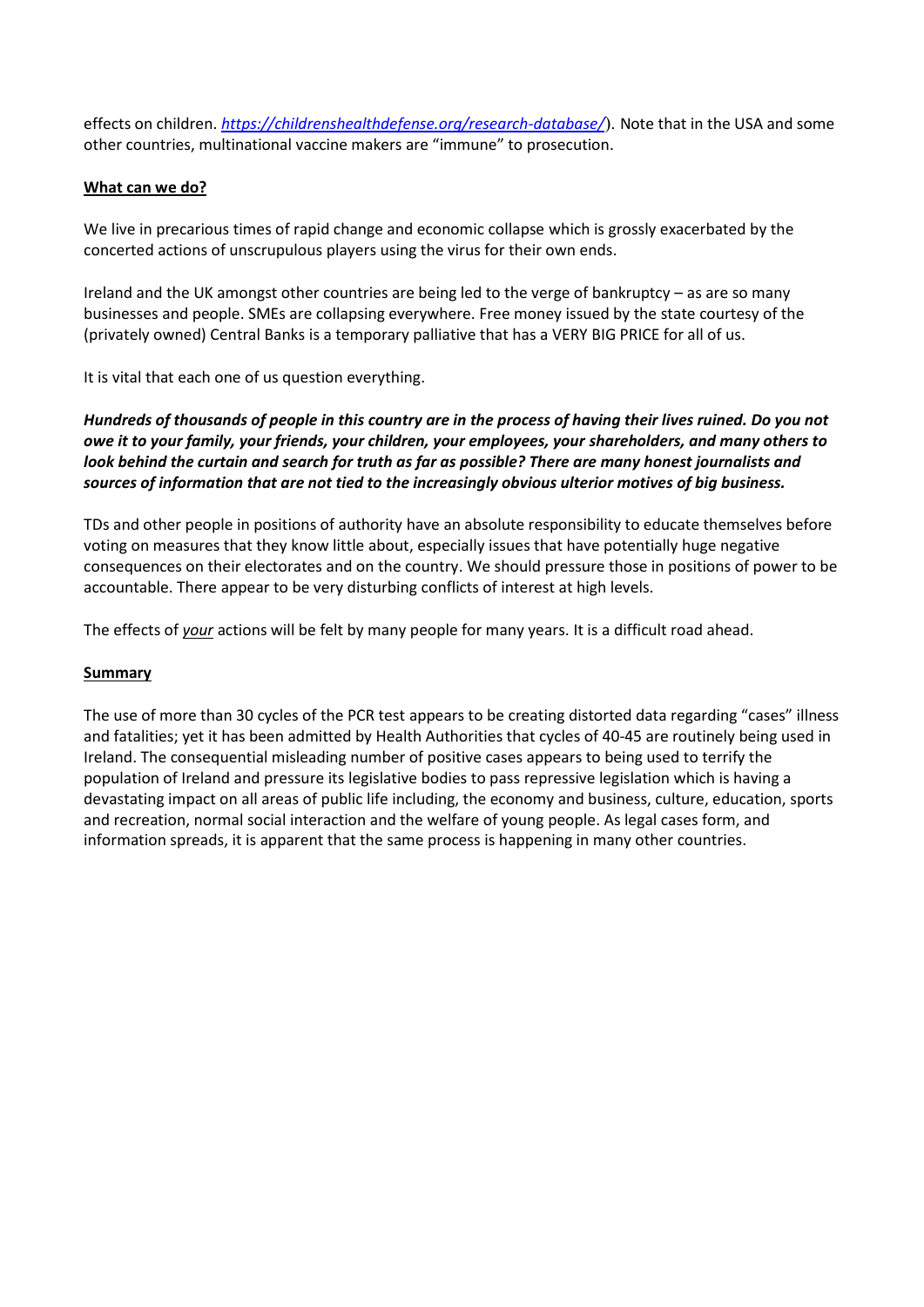Oifig an Phríomhoifigigh Feidhmiúcháin Feidhmeannacht na Seirbhíse Sláinte Urlár 1, Ospidéal an Dr Steevens' **Baile Atha Cliath 8** D08 W2A8 雷: 01 635 2000 24: ceo.office@hse.ie



Office of the Chief Executive Officer **Health Service Executive** 1st Floor, Dr Steevens' Hospital Dublin 8 D08 W2A8 曾: 01 635 2000 ⊠: ceo.office@hse.ie

2<sup>nd</sup> October 2020

FOI C508/20



Dear I

I refer to the request, which you submitted under the Freedom of Information Act 2014 to the Health Service Executive for access to the following information:

How many amplification cycles are being used in the PCR testing approved/implemented by HSE

Have the number of cycles been constant throughout the testing period (Mar '20 - present)

If the number of amplification cycles varies among providers, can you give a breakdown of test provider, no. of tests carried out, and number of amplification cycles used

In general, the majority of PCR assays runs for between 40 & 45 amplification cycles. However, for commercial assays, the number of cycles required is determined by the manufacturer. All HSE laboratories are using the commercial PCR assays in accordance with the manufacturers' instructions. As a result the number of cycles will vary during the period referred to.

This information is not compiled centrally. In line with CE-IVD legislation, laboratories utilise diagnostic reagents in line with the manufacturers' instructions, with any modification being extensively validated before implementation.

#### **Actions**

- ➢ Educate yourself quickly widely. Beware mass media disinformation including so called "factcheckers"
- $\triangleright$  If you feel there are issues that concern you contact your TD to voice your concerns, and others in positions of influence and Inform others as soon as possible.
- $\triangleright$  If you feel that you or your family or business has suffered because of what you believe to be unjustified actions and policies, think about contacting professional advice.
- ➢ Demand replacement of the PCR test by the more reliable Lateral Flow Test
- $\triangleright$  Act now. There is no time to lose before personal and health freedoms are permanently removed.

#### **More information**

In this excellent interview, Dr Fuellmich also mentions a leaked document from the German Office of the Interior called "The Panic Paper".